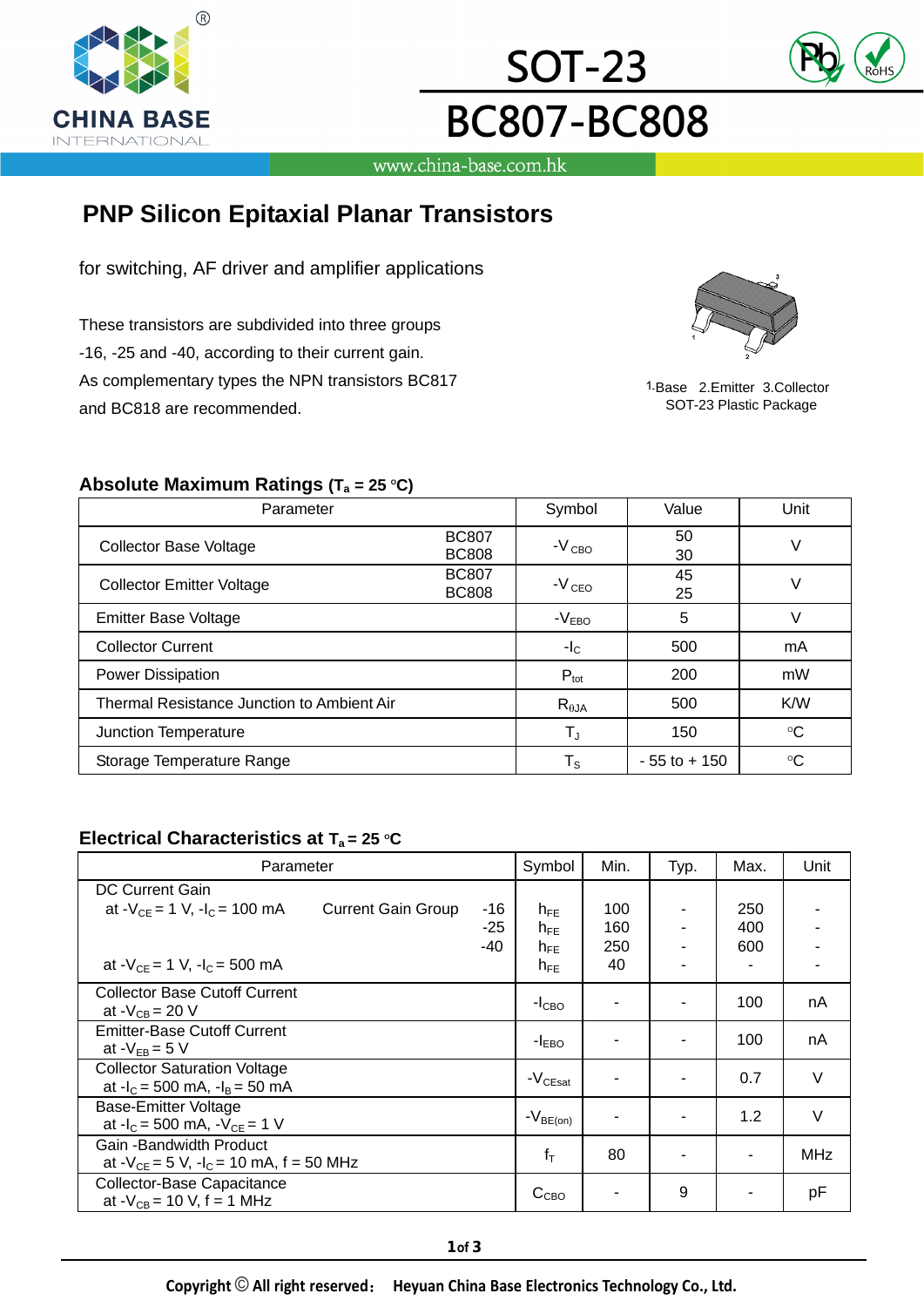





#### www.china-base.com.hk